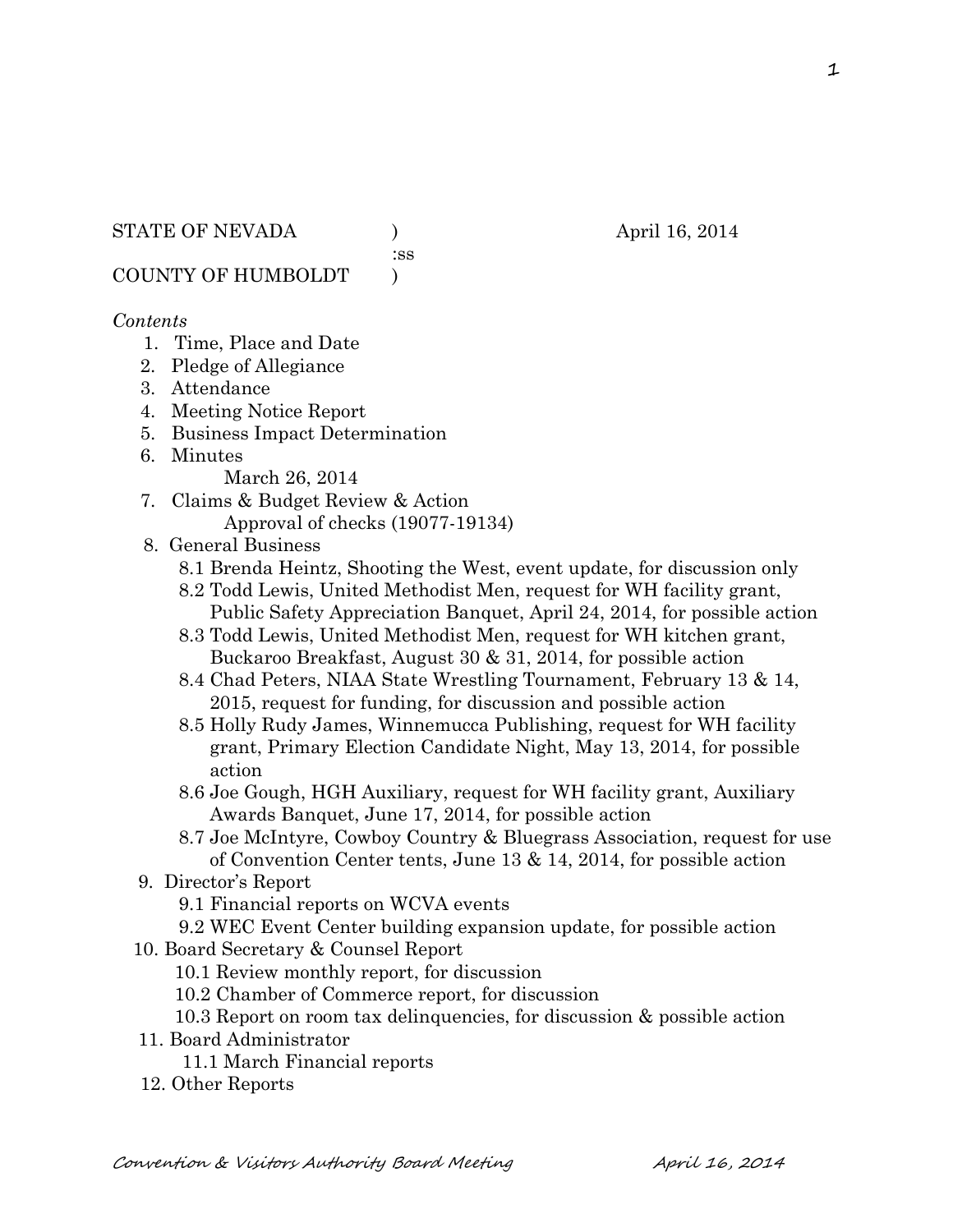#### **MINUTES, APRIL 16, 2014**

**1. Time, Place and Date.** The Winnemucca Convention and Visitors Authority met in regular session in full conformity with the law at the Winnemucca Inn, Humboldt Room, Winnemucca, Nevada at 4:00 pm on Wednesday, April 16, 2014 with Chairman Terry Boyle presiding.

#### **2. Pledge of Allegiance.**

|  |                                                           | <b>3. Attendance.</b> Convention and Visitors Authority Board Officials Present: |  |
|--|-----------------------------------------------------------|----------------------------------------------------------------------------------|--|
|  | Terry Boyle                                               | Chairman and Hotel Representative                                                |  |
|  | Rodd William Stowell                                      | Vice Chairman and Business Representative                                        |  |
|  | Don Stoker                                                | Treasurer and Motel Representative                                               |  |
|  | <b>Bill Macdonald</b>                                     | Secretary and Counsel                                                            |  |
|  | Convention and Visitors Authority Board Officials Absent: |                                                                                  |  |
|  | Jim Billingsley                                           | City Representative                                                              |  |
|  | Dan Cassinelli                                            | County Representative                                                            |  |
|  | Kendall Swensen                                           | <b>Board Administrator</b>                                                       |  |
|  | <b>Staff Members Present:</b>                             |                                                                                  |  |
|  | Kim Petersen                                              | Director                                                                         |  |
|  | <b>Shelly Noble</b>                                       | Administrative Clerk                                                             |  |
|  | <b>Staff Members Absent:</b>                              |                                                                                  |  |
|  | None                                                      |                                                                                  |  |
|  | Others Present:                                           |                                                                                  |  |
|  | Joe McIntyre                                              | Cowboy Country & Bluegrass Assoc                                                 |  |
|  | Dawn Baldwin                                              | Cowboy Country & Bluegrass Assoc                                                 |  |
|  | Carmen Kofoed                                             | Winnemucca Publishing                                                            |  |
|  | Joyce Sheen                                               | Humboldt Sun                                                                     |  |
|  | Joseph L. Gough                                           | Humb Hospital Auxiliary                                                          |  |
|  | Roberta Rothwell                                          | Shooting the West                                                                |  |
|  | Brenda Heintz                                             | Shooting the West                                                                |  |
|  | <b>Todd Lewis</b>                                         | United Methodist Men                                                             |  |
|  | Norm Burnett                                              | United Methodist Men                                                             |  |
|  | <b>Chad Peters</b>                                        | Lowry High School                                                                |  |
|  |                                                           |                                                                                  |  |

#### **4. Meeting Notice Report.**

Chairman Boyle reported that notice, including meeting agenda, was posted by Shelly Noble by 9:00 am Friday, April 11, 2014 at Humboldt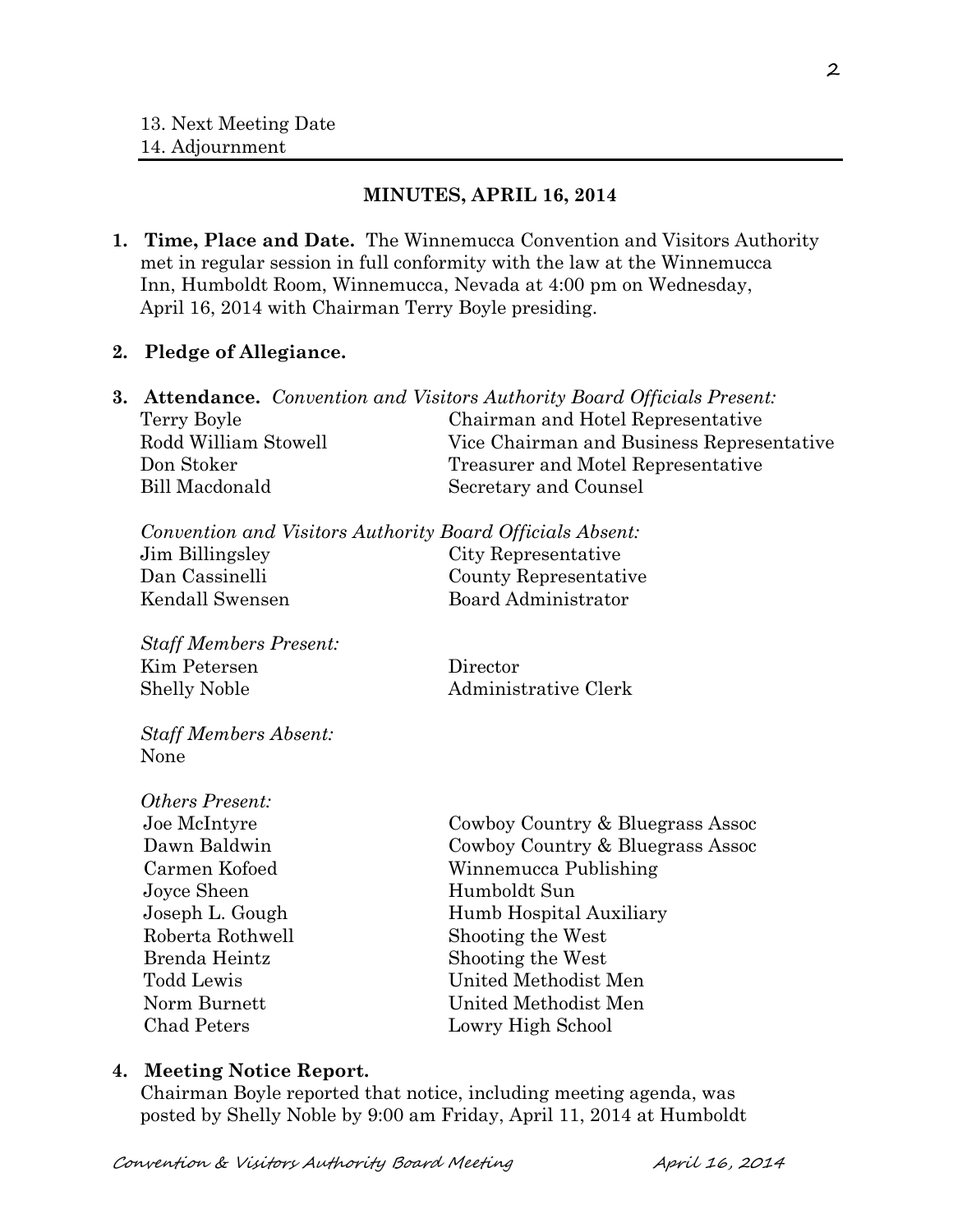County Library, Court House, Post Office, City Hall and Convention Center West Hall. No persons have requested mailed notice during the past six months.

**5. Business Impact Determination.** After review of the April 16, 2014 agenda, and report by Counsel that he saw nothing in the Agenda requiring a business economic impact study or statement, *Don Stoker made a motion that no proposed agenda item is likely to impose a direct and significant economic burden on a business or directly restrict formation, operation, or expansion of a business. The motion carried, 3-0.* 

### **6. Minutes.**

Prior meeting minutes, March 26, 2014. *Rodd William Stowell made a motion to accept the minutes of the March 26, 2014 meeting. Motion carried, 3-0.*

**7. Claims.** The following claims were submitted for payment and approved on April 16, 2014:

| BANK ACCOUNT      | <b>CHECK NUMBERS</b> | <b>AMOUNT</b> |
|-------------------|----------------------|---------------|
| Nevada State Bank | 19077-19134          | \$154,580.84  |

*Don Stoker made a motion to approve all claims as submitted. The motion carried, 3-0.*

### **8. General Business.**

### **8.1 Brenda Heintz, Shooting the West, event update, for discussion only**

Brenda and Roberta Rothwell are here today to express their thanks to the WCVA for the support of their event. They also presented WCVA with a check in the amount of \$5,000 to re-pay the underwriting portion of their funding. Board members could not remember Shooting the West ever returning any of their underwriting and thanked the committee for all their hard work.

# **8.2 Todd Lewis, United Methodist Men, request for WH facility grant, Public Safety Appreciation Banquet, April 24, 2014, for possible action**

Todd is before the board today to request the use of the West Hall of the Convention Center for their annual event. He expressed his appreciation for WCVA's past support. Previously, it was the Peace Officers Banquet but this year, besides law enforcement, they are inviting HGH emergency personnel, BLM personnel and members of the rural and city fire departments. WCVA has supported this event for many years and members agreed that they would like to continue to do so. *Don Stoker made a*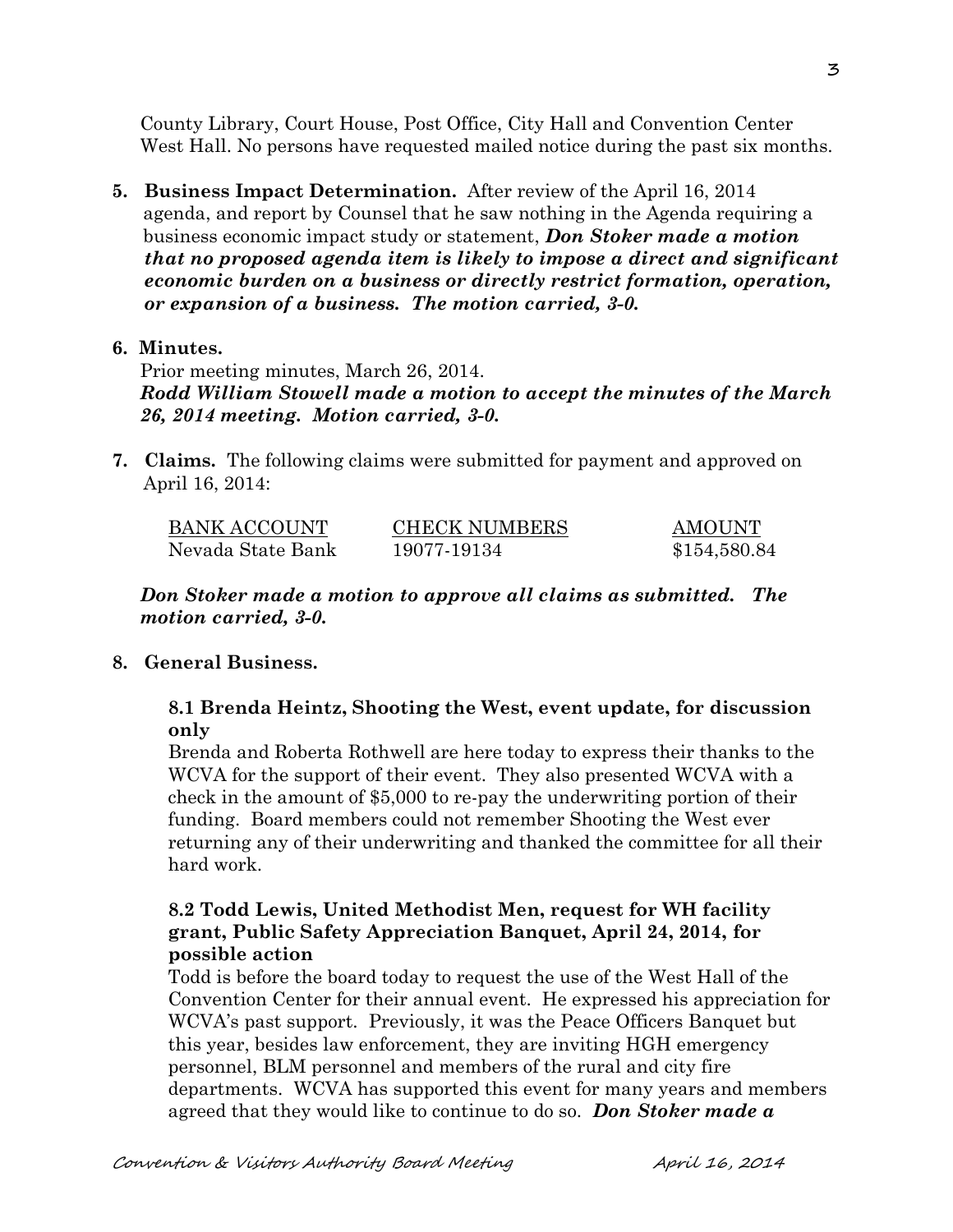*motion to approve a WH facility grant (\$360) and kitchen grant (\$150) for the United Methodist Men's Public Safety Appreciation Banquet, April 24, 2014. United Methodist Men are responsible for any other customary Convention Center charges. Motion carried, 3-0.*

**8.3 Todd Lewis, United Methodist Men, request for WH kitchen grant, Buckaroo Breakfast, August 30 & 31, 2014, for possible action**  This event is another long-time, annual event that the United Methodist Men produce as a fundraiser for their organization. The breakfast is on the Nixon Lawn during Tri-County Fair weekend, but they do the cooking in the West Hall kitchen. *Rodd William Stowell made a motion to approve a WH kitchen grant (\$300) for the United Methodist Men's Buckaroo Breakfast, August 30 & 31, 2014. United Methodist Men are responsible for any other customary Convention Center charges. Motion carried, 3-0.* 

### **8.4 Chad Peters, NIAA Nevada State Wrestling Tournament, February 13 & 14, 2015, request for funding, for discussion and possible action**

Chad wanted to speak to this board about the upcoming state high school wrestling tournament in February 2015. All divisions will be competing, 1A through 4A. The NIAA has been in contact with schools from the south who want specific guarantees about availability of rooms for the teams traveling to Winnemucca. All of these rooms need to have two beds. They want 100 rooms at one property (not possible) and they want a room rate guarantee. Schools from the Reno area need approximately 50 rooms and the remaining teams from around the state will need an additional 50 rooms. Chad is here today to discuss the possibility of going to local properties to try to reserve blocks of rooms for these teams. Obviously, we do not have a property with 100 rooms containing two beds, but our properties are close together so arranging the bus transportation shouldn't be a problem. As far as the rates charged, WCVA does not get involved with negotiating room rates, but Chad offered to speak with individual owners. Another suggestion was to have a meeting with the owners/managers of the larger properties to let them know that this was coming up and ask them to work with Chad when he approaches them. This past February showed room taxes down significantly so if they would hold a block at an agreed upon price for the wrestling teams, they could then charge their standard rate for the remaining rooms which would be used by family members traveling to support their teams. Most of the rooms in town should be filled for at least one night, possibly two. Kim will work with Chad and Terry to set up a meeting and then Chad will speak with property management one-on-one. This is a great event and comes at a time of the year that is slow so everyone is hopeful that an arrangement can be worked out.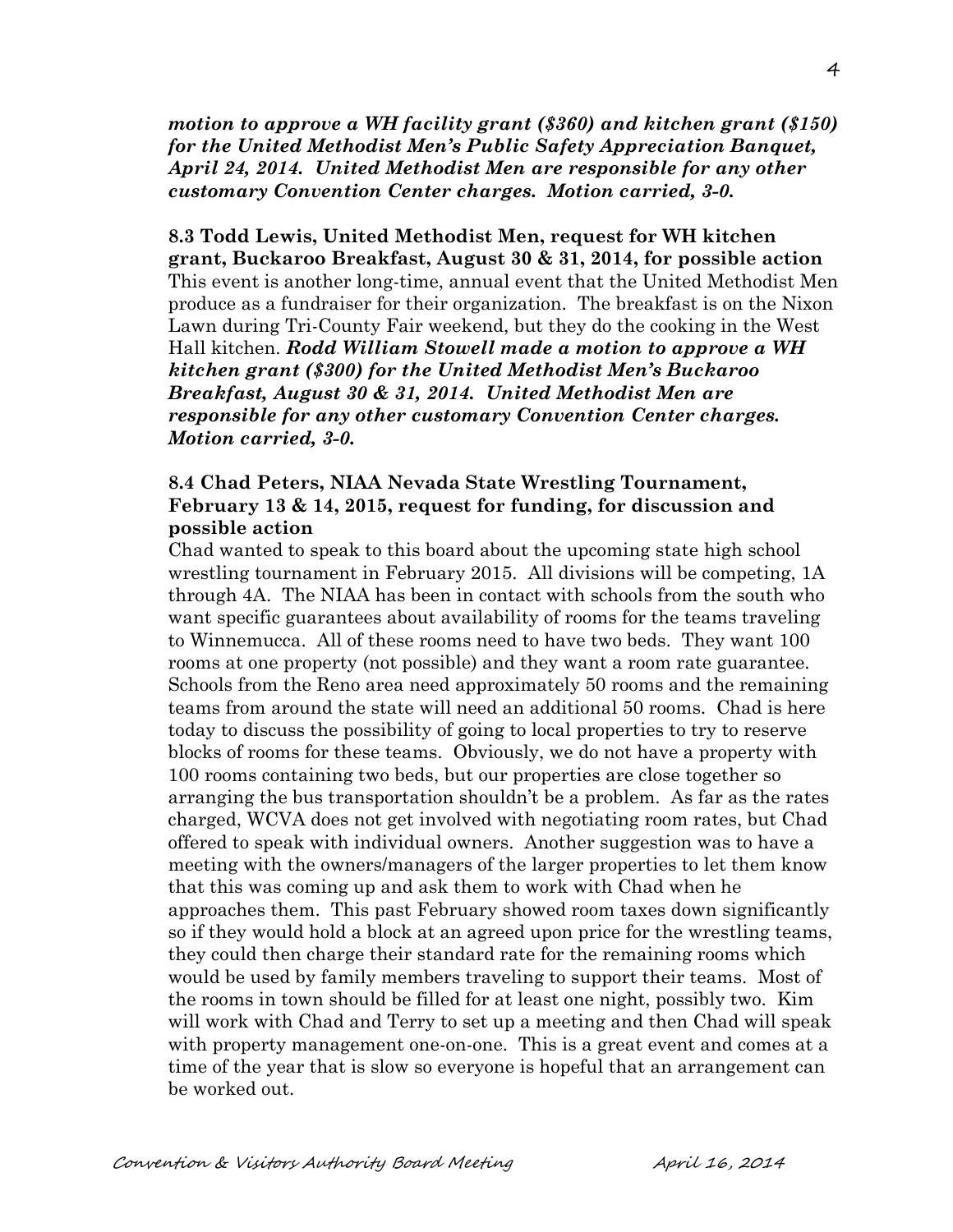# **8.5 Holly Rudy James, Winnemucca Publishing, request for WH facility grant, Primary Election Candidate Night, May 13, 2014, for possible action**

Holly is out of town so Carmen Kofoed is here today to make this request. Winnemucca Publishing would like to hold a small candidate's night before the Primary Election on May 13, in the West Hall. The Hospital Board and the open position for judge in the 6th Judicial District are the two main races that are contested in this primary, but the candidates that will be on the ballot in November will also be invited. They would like to request the use of two rooms for this event. *Don Stoker made a motion to approve a WH facility grant (\$240) to Winnemucca Publishing for a Primary Election Candidate Night, May 13, 2014. Motion carried, 3-0.*

# **8.6 Joe Gough, HGH Auxiliary, request for WH facility grant, Auxiliary Awards Banquet, June 17, 2014, for possible action**

This Awards Banquet is another annual event that the WCVA board has supported as a way to recognize the Auxiliary's contributions to our hospital and community. *Don Stoker made a motion to approve a WH facility grant (\$240) and kitchen grant (\$150) for the HGH Auxiliary's Award Banquet, June 17, 2014. HGH Auxiliary is responsible for any other customary Convention Center charges. Motion carried, 3-0.* 

# **8.7 Joe McIntyre, Cowboy Country & Bluegrass Association, request use of Convention Center tents, June 13 & 14, 2014, for possible action**

Mr. McIntyre would like to request use of the event tents purchased by WCVA a few years ago. They would be used during the bluegrass festival, on June 13 & 14, for shade up at Pioneer Park. Mr. McIntyre has contacted the Honor Camp to put the tents up, since they are the labor force that we use when we put them up for events. Kim explained to Mr. McIntyre that the Honor Camp, by themselves, are unable to put the tents up. They require constant supervision so he is always present when they are doing this work to make sure it is done correctly and that the tents are handled appropriately. Bill addressed issues that came up after this board agreed to lend the tents to the Humboldt County Chamber of Commerce last fall for use at the Fall Farm Festival at the Lazy P Adventure Farm. As everyone here knows, there was a freak snow storm right before Halloween and the tents collapsed due to the weight of the heavy, wet snow. It was fortunate that it happened at night so no one was near the tents or there could have been some serious injuries. Our insurance company was not happy that they were off county property. As a result, Bill's recommendation would be that the WCVA does not lend or rent these tents out to anyone and that the use of these tents be limited to our events on the Nixon Lawn, in front of the West Hall of the Convention Center, and at the Winnemucca Events Complex. The board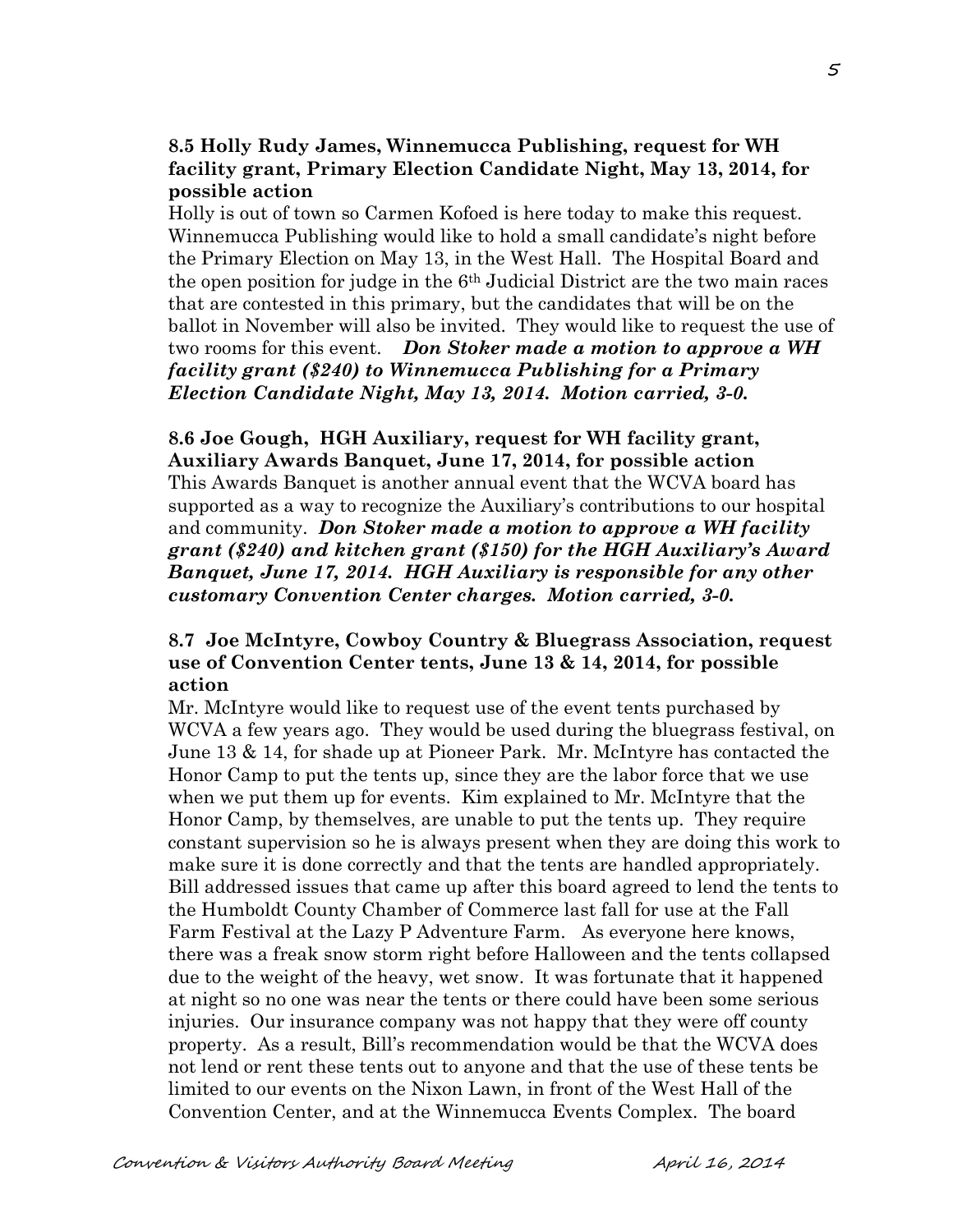agreed so these tents will not be lent to anyone or any organizations. Mr. McIntyre now would like to request funding from this board so that he can rent tents out of Reno for shade during this festival. He will fill out the appropriate form and get on this board's meeting agenda in May.

### **9. Director's Report.**

#### **9.1 Financial reports on WCVA events**

Bank reconciliations for the Tri-County Fair and Ranch Hand Rodeo were included in the board packets for review.

Besides the bank reconciliations, Kim handed out a preliminary Profit & Loss Statement for the Ranch Hand Rodeo. It currently shows a loss of approximately \$5,000 but there is income over \$12,000 that is in this WCVA check run from the sale of horses run through our credit card system, so there should be a small profit from this event. There are still a few outstanding bills coming in.

#### **9.2 WEC Event Center building expansion update, for possible action**

Early last year, this expansion was discussed by this board and they authorized Kim to hire an architect to come up with a conceptual drawing. When the preliminary cost came in at approximately \$1.5 million the board backed off. Kim would once again like to discuss this as he really feels it is needed and would be an asset to the facility. At large events it is hard to accommodate everyone, plus it could also be used separately for smaller events throughout the year. Kim would like to know if this board would support moving forward with a proposal to the county to see if they would be willing to be a partner in this venture. All agreed that this expansion would be very beneficial to increase use of the building. Initially, this board would like to see if the county would put up 1/3 of the cost, with the other 2/3 coming from WCVA and the reserve fund that the room tax payments have been going to. Kim will get a proposal together and then get on a future Commission agenda.

### **10. Secretary and Counsel, Monthly report.**

#### **10.1 Review monthly report, for discussion** Report for March was reviewed by Bill.

#### **10.2 Chamber of Commerce report, for discussion**

March 2014 Report was included in Bill's report.

### **10.3 Report on room tax delinquencies, for discussion & possible action**

Bill will be mailing a package to Denio Junction Motel with paperwork so that they can get caught up on their room tax payments. They have not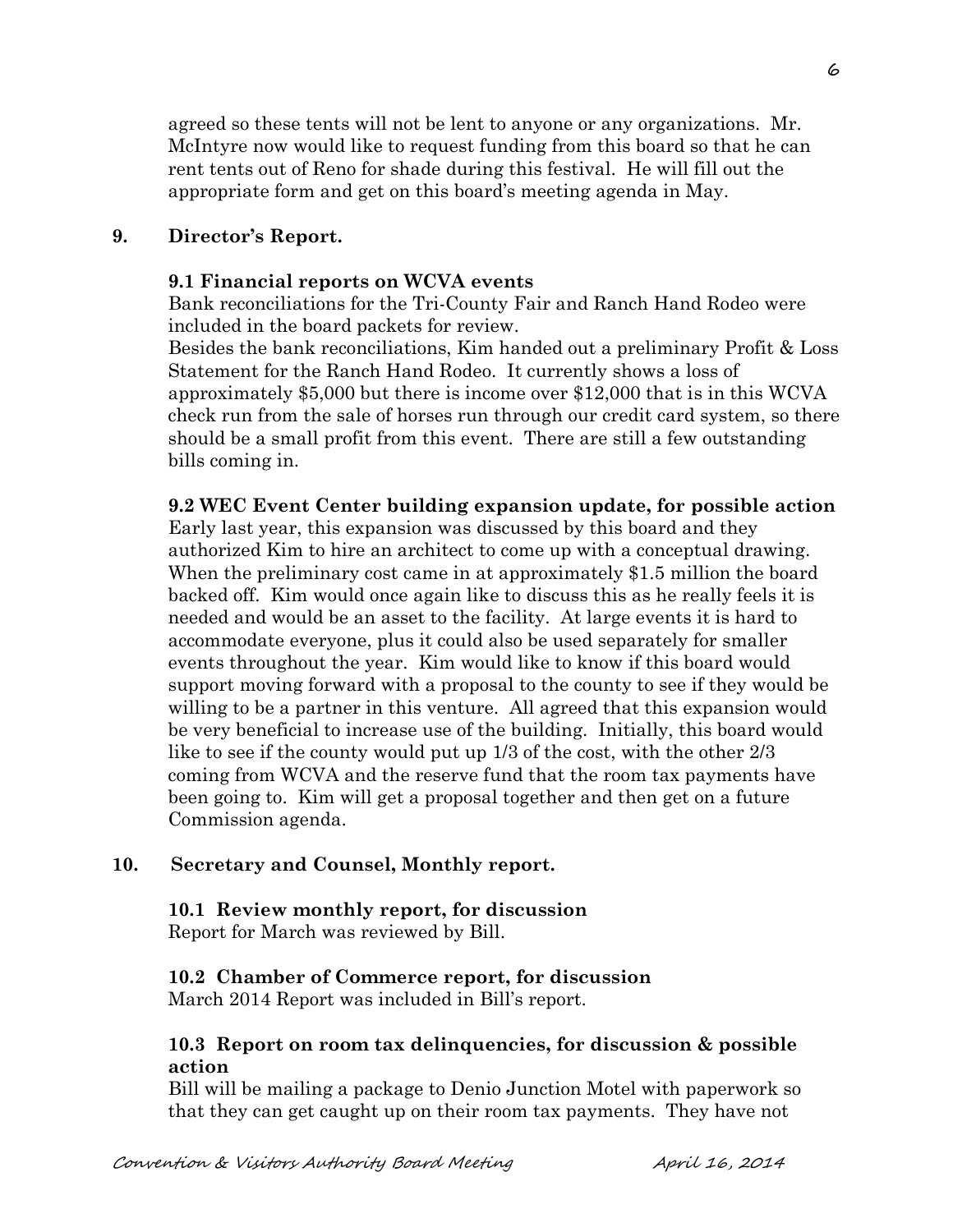made any payment for several months. Days Inn did not pay room tax for January 2014. Shelly sent the first late notice after the deadline had passed. When there was no response to that she asked Bill to send another notice, which he has done. If he does not have a response by next week he will start the procedure to go to the City Council and have their business license suspended.

# **11. Board Administrator.**

### **11.1 March Financial Reports, for discussion** No report.

# **12. Other Business.**

# **12.1 2014 Ranch Hand Rodeo**

As reported earlier, this was a very good event that may have a small profit this year. The average prices for the bull and horse sale were up even though the number of horses in the auction was down.

### **12.2 Tree Removal**

The remaining trees mentioned at last month's meeting are scheduled to be removed June 14 & 15. Other trees will be planted in their place.

### **12.3 Budget Resolution**

At last month's meeting, this board accepted the 2015 Tentative Budget and authorized Bill to prepare a resolution reflecting this. Bill has the resolution ready to be signed tonight. The state has notified Kendall that this budget has been approved by State Taxation, with one minor correction that Kendall will take care of.

# **12.4 Lowry High School Athletic Uniforms**

Bill brought up the fact that with the success that many of our local athletes have had in past years, we are missing out on valuable advertising and recognition for our school when "Lowry" is mentioned in articles and on video, instead of "Winnemucca" since many people have no idea where these young people are from. Many years ago this same line of thinking lead the WCVA (then Humboldt County Fair & Recreation Board) to pay for athletic uniforms for high school athletes as long as they said Winnemucca on them, instead of Lowry. It might be something to talk about again in the future.

### **12.5 Future Conventions**

Bill asked if our staff has been actively seeking out new conventions to bring to Winnemucca. Kim said that with the other duties staff are responsible for, they have not been as active as they could be. Rodd brought up the fact that many conferences and conventions are being broadcast online so that doesn't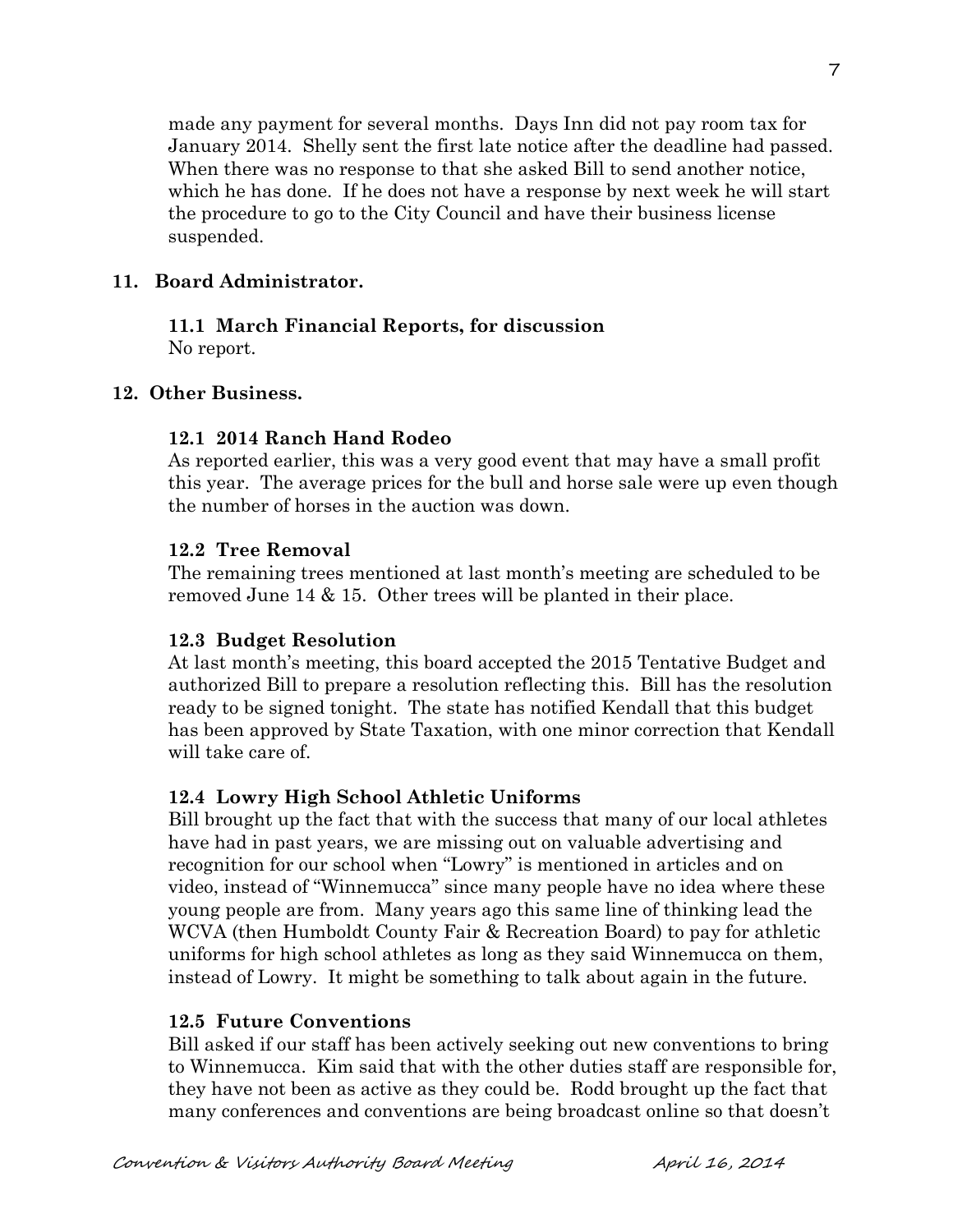require participants to travel as much. This is another area that may need to be addressed at a future date.

# **13. Regular Business. Next Meeting. The Board confirmed the next regular meeting date of Wednesday, May 15, 4:00 pm.**

**14. Adjourn.** *Rodd William Stowell made a motion to adjourn this meeting. Motion carried,* 3-0. The meeting was adjourned at 6:00 pm to the next regular meeting, or to the earlier call of the Chairman or to the call of any three (3) members of the Board on three (3) working days notice.

Respectfully submitted,

Shelly Noble

APPROVED ON \_\_\_\_\_\_\_\_\_\_\_\_\_\_\_\_\_\_\_\_\_\_\_\_\_\_\_\_, 2014

As written\_\_\_\_\_\_\_\_\_\_\_\_\_\_\_

As corrected  $\_\_$ Winnemucca Convention & Visitors Authority Board

Hotel Representative

 $\_$  , and the set of the set of the set of the set of the set of the set of the set of the set of the set of the set of the set of the set of the set of the set of the set of the set of the set of the set of the set of th TERRY BOYLE RODD WILLIAM STOWELL Chairman and Vice Chairman and Business Representative